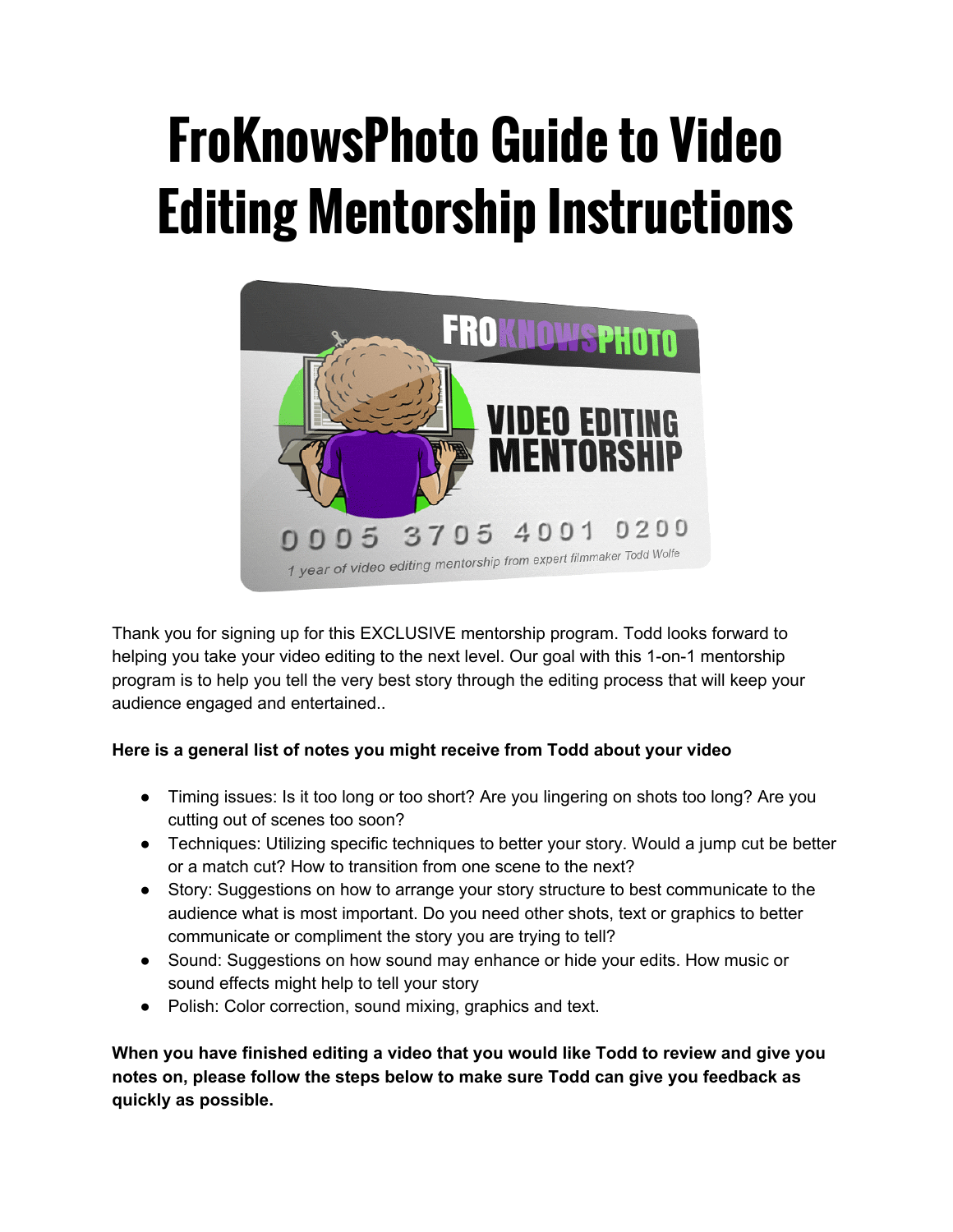Remember: You may submit (1) video per month with a running time up to 30 minutes. With each monthly video submission, you will receive two sets of notes from Todd about what you can do to improve your edit. You'll receive one set of notes based on the edit of your originally submitted video and a second set of noted based on the changes you've made to your original video utilizing Todd's first set of notes.

## **Step 1.)**

Please watch the entire FroKnowsPhoto Guide to Video Editing (along with the bonuses) before you edit your first project. You may avoid some common mistakes by watching the guide in its entirety.

# **Step 2.)**

Export and upload the edited video you would like Todd to critique to a video hosting service like YouTube or Vimeo. If you do not want the video public for everyone to see on your channel simply make it "unlisted." This means only people you send the link to will be able to view it.

Send a link to that video via email to **videoeditmentor@froknowsphoto.com** - please use ONLY this email address for your video editing mentorship.

Use "**Video Editing Mentor Submission**" along with the name of your Project as the subject line of the email. Please use this exact subject line so we don't lose track of your email and can respond as quickly as possible. Also, please be sure to **use the same email address**you used when purchasing the guide otherwise we might not be able to validate your account.

### **Step 3.)**

Please allow up to 48 hours to receive notes on your edited video from Todd. Due to the sheer volume of emails each day, failure to follow these directions may cause your email to become "lost" and unaccounted for.

### **Step 4.)**

Once you receive the first set of editing notes from Todd for your video, utilize the suggestions and guidance he offers to re-edit your video. Once you are satisfied with your new edit, export and upload this new version to e-mail to Todd.

Once again, send a link to that video via email to **videoeditmentor@froknowsphoto.com**

Use "**Guide to Video Editing Mentor Submission**", the name of your Project AND the word "REVISION" as the subject line of the email. Please use this exact subject line so we don't lose track of your email and can respond as quickly as possible. Also, please be sure to **use the same email address** you used when purchasing the guide otherwise we might not be able to validate your account.